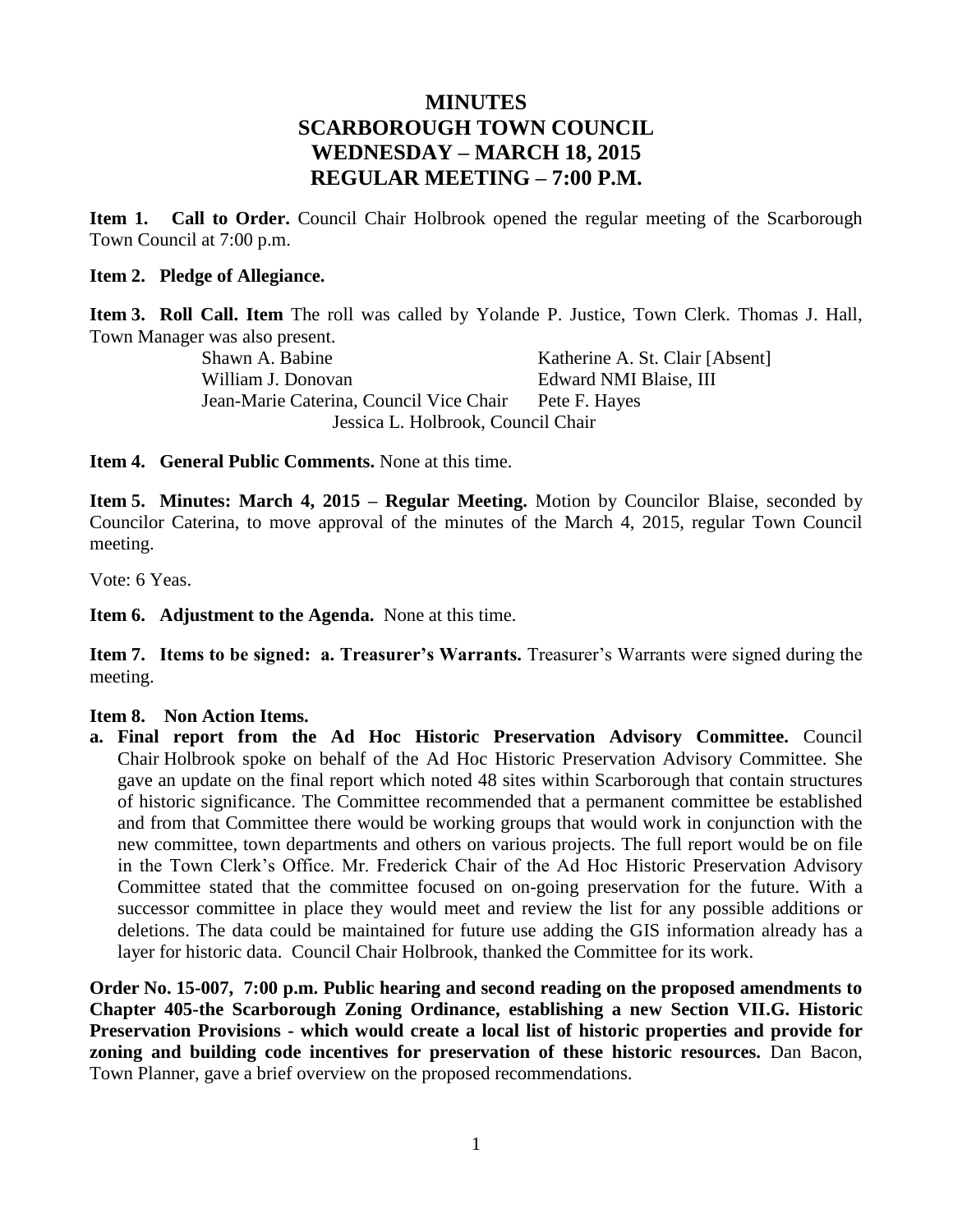Motion by Councilor Babine, seconded by Councilor Caterina, to move approval of the second reading on the proposed amendments to Chapter 405-the Scarborough Zoning Ordinance, establishing a new Section VII.G. Historic Preservation Provisions - which would create a local list of historic properties and provide for zoning and building code incentives for preservation of these historic resources, as follow:

#### Proposed Amendments to the Zoning Ordinance

to Establish a List of Locally Significant Historic Properties and Incentives for Preservation

BE IT HEREBY ORDAINED by the Town Council of the Town of Scarborough, Maine, in Town Council assembled, that the following amendments to the Zoning Ordinance of the Town of Scarborough, Maine, be and hereby are adopted:

1. Add a new SECTION VIIG. HISTORIC PRESERVATION PROVISIONS to the Zoning Ordinance as follows:

### SECTION VIIG. HISTORIC PRESERVATION PROVISIONS

#### A. PURPOSE

This section provides an inventory of the buildings and properties that the Town Council has identified as significant historical resources that contribute to the history, culture, identity and general welfare of the Town of Scarborough. In addition to identifying locally historic buildings and properties, the purpose of these provisions are to also provide zoning and land use measures and incentives to preserve, protect and enhance these community resources.

#### B. HISTORICAL PROPERTIES

The following is a list of buildings and properties of historical significance ("significant historical resources") that have been designated by the Scarborough Town Council:

| <b>Street Address</b> | Assessors Map/Lot | <b>Current or Historical Property Name</b> |  |
|-----------------------|-------------------|--------------------------------------------|--|
| 193 Beech Ridge Rd    | R021005           | Merry Farm                                 |  |
| 213 Beech Ridge Rd    | R012012           | Meserve Homestead                          |  |
| 132 Black Point Rd    | R081014           | Causeway Church                            |  |
| 255 Black Point Rd    | U014014           | Cobble Stone House                         |  |
| 319 Black Point Rd    | R090010           | <b>Foss Homestead</b>                      |  |
| 428 Black Point Rd    | R103010           | <b>Cobble Stone House</b>                  |  |
| 81 Black Point Rd     | R073012           | <b>Hunnewell House</b>                     |  |
| 79 County Rd          | R015078           | Ralph Temm Homestead                       |  |
| 80 County Rd          | R015014           | North Scarborough Grange                   |  |
| 450 County Rd         | R002005D          | Universalist Church and Parsonage          |  |
| 1 Dresser Rd          | R031020B          | John Libby Homestead                       |  |
| 12 Dunstan Landing Rd | U033013           | Lettie Merrill Homestead                   |  |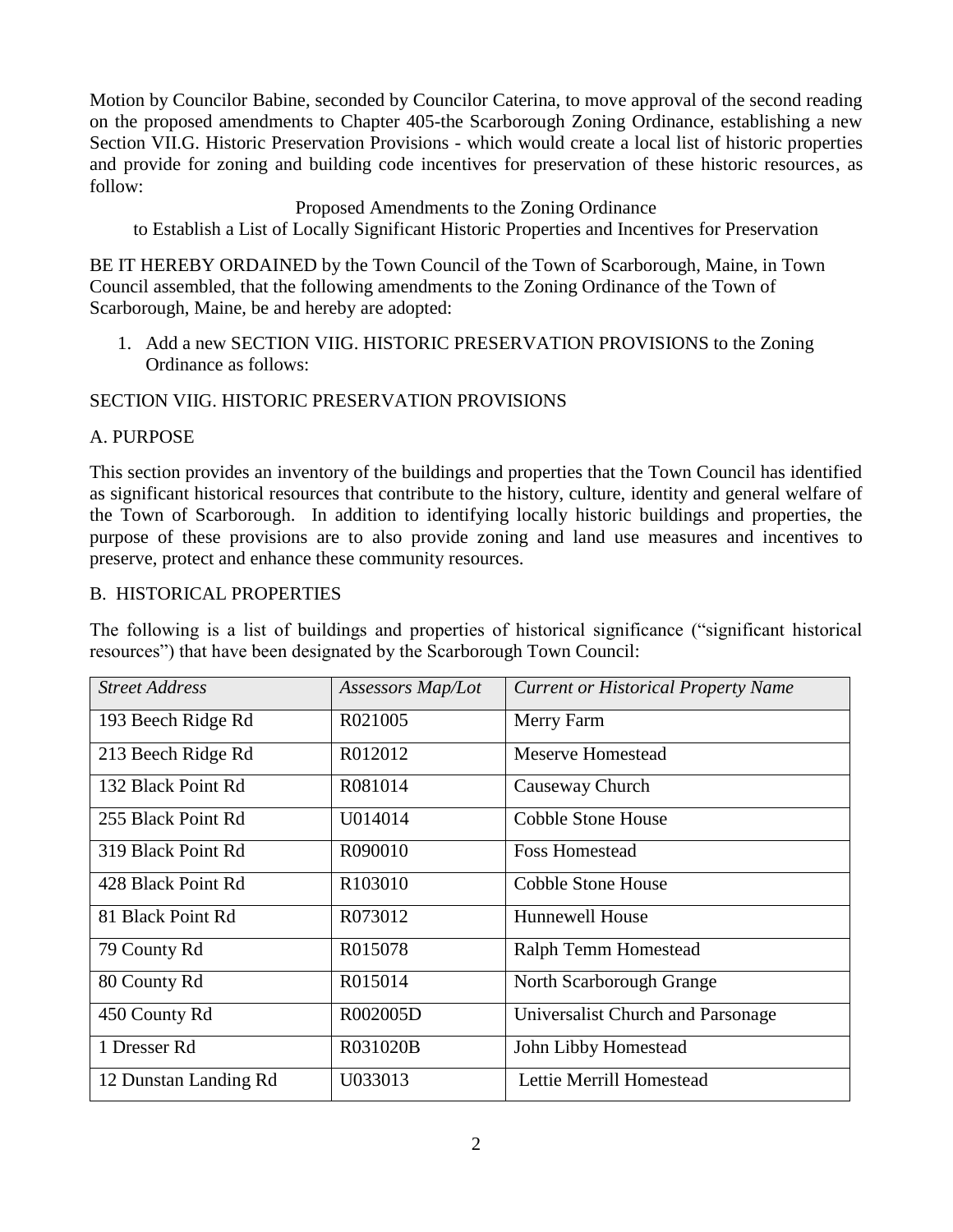| 13 Dunstan Landing Rd | U033029  | Noah Pillsbury Homestead             |  |
|-----------------------|----------|--------------------------------------|--|
| 18 Dunstan Landing Rd | U033014  | Jonathan Pilsbery Homestead          |  |
| 37 Dunstan Landing Rd | R065003  | Old Fabyan House                     |  |
| 49 Elmwood Ave        | R057001  | Owen Leighton House                  |  |
| 4 Highland Ave        | R081016  | Abraham Plummer                      |  |
| 184 Holmes Rd         | R022009  | <b>Beech Ridge School</b>            |  |
| 23 Hunnewell Rd       | U048028  | 2nd Hunnewell House                  |  |
| 22 King St            | U022079  | Ebb Tide (formerly Phoenix)          |  |
| 100 Manson Libby Rd   | R062006  | Samuel Manson Libby Homestead        |  |
| 42 Manson Libby Rd    | R062001  | Libby Mitchell Post 76               |  |
| 34 Ocean Ave          | U002171  | Higgins Beach Inn                    |  |
| 237 Pine Point Rd     | U026049  | 1840 House                           |  |
| 211 Pine Point Rd     | U026058  | The Old Maine House                  |  |
| 248 Pine Point Rd     | U025042  | Old Blue Point Church                |  |
| 212 Pine Point Rd     | U025002  | John Harris Seavey House             |  |
| 265 Pine Point Rd     | U024052  | Proctor House                        |  |
| 272 Route One         | U041002  | <b>Bessey School</b>                 |  |
| 397 Route One         | U038011  | Dr. Haigis House                     |  |
| 577 Route One         | U034037  | Southgate House                      |  |
| 581 Route One         | U034036  | Southgate Barn                       |  |
| 591 Route One         | U034033  | Dunstan School                       |  |
| 605 Route One         | U034029  | Wayland                              |  |
| 725 Route One         | U029007  | Ezra Carter Farm                     |  |
| 720 Route One         | U029001  | Mulbery Milliken Tavern              |  |
| 674 Route One         | U032034  | One Room Dunstan Schoolhouse         |  |
| 626 Route One         | U032001  | Dr. Bacon House                      |  |
| 672 Route One         | U032033  | Benjamin Chadwick House              |  |
| 656 Route One         | U032011  | Dunstan Church (W Scar Methodist Ch) |  |
| 647 Route One         | U031033A | Scarborough Historical Society       |  |
| 649 Route One         | U031033  | Dunstan Grange Hall                  |  |
| 152 Spurwink Rd       | R098016  | Ivory Kilburn House                  |  |
| 178 Spurwink Rd       | R098023  | Mitchell Farm                        |  |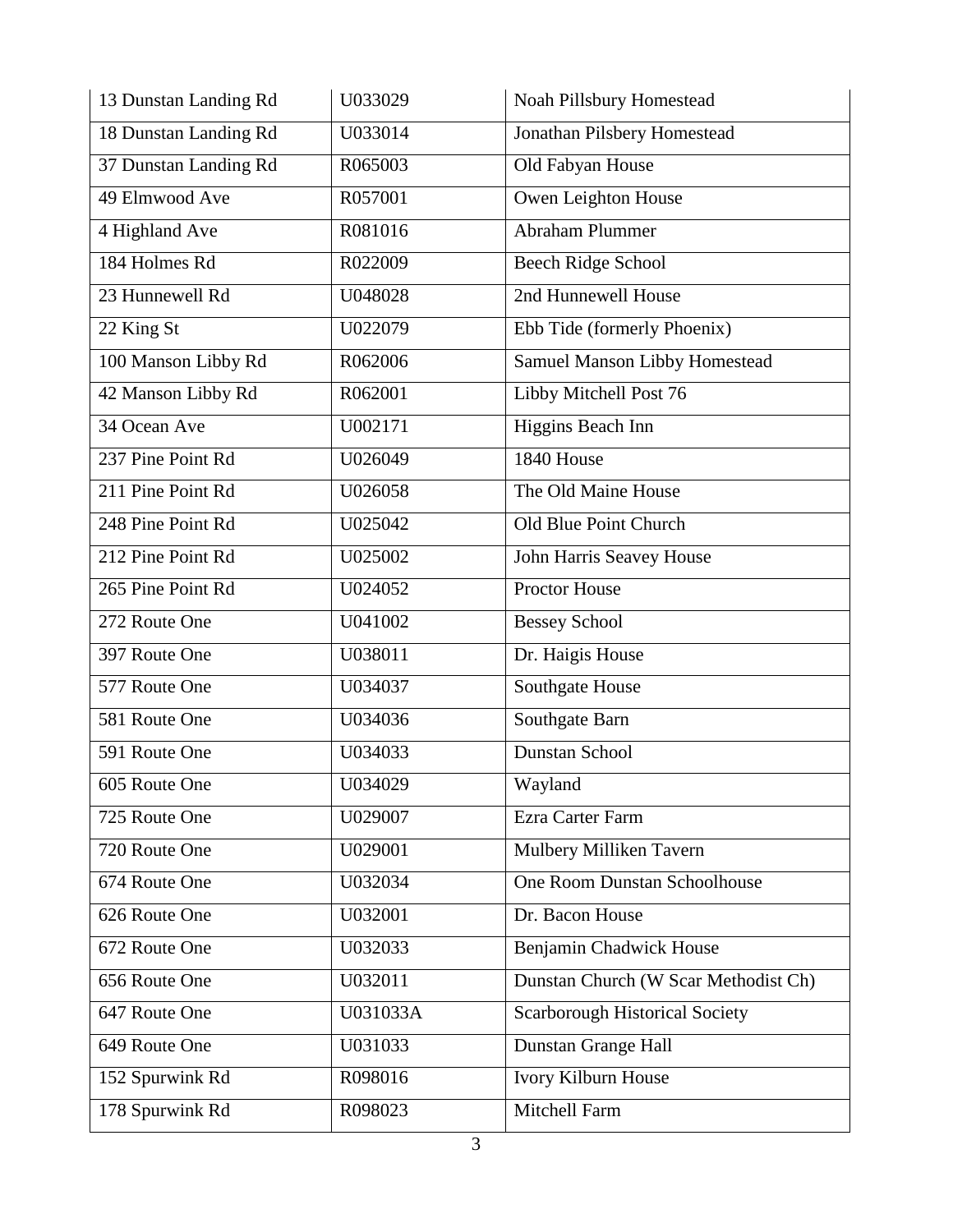| 194 Spurwink Rd    | R097002 | <b>Stanford House</b>       |
|--------------------|---------|-----------------------------|
| 2 Two Rod Rd       | R049013 | Scottow Hill Schoolhouse    |
| 122 Two Rod Rd     | R032001 | <b>Blossom Place</b>        |
| 5 Winslow Homer Rd | U002044 | <b>Winslow Homer Studio</b> |

The standards the Town Council used in designating these properties as significant historical resources included: the age of the structure(s) on the property; the historical significance of the design and architectural features of the structure(s) on the property; the historical significance of the people associated with the property; and the historical significance of events associated with the property. This list of significant historical resources may be reviewed and updated by the Town Council from time to time by utilizing these standards as review criteria. When conducting a review and update to this list the Town Council may consult with the State Historic Preservation Office, the Scarborough Historical Society, and/or a similar organization with background in historic preservation for information and guidance on compliance with these standards.

### C. RESIDENTIAL DENSITY CREDIT FOR HISTORIC PRESERVATION

As an incentive to encourage the preservation of significant historical resources as identified by the Town of Scarborough as listed above, a property that includes the preservation of such significant historical resources may utilize a residential density "credit" in accordance with the following provisions and through Planning Board review and approval:

- 1. The subdivision or development plan shall be designed in a manner that preserves the identified significant historical resource and maintains, or improves, its historical nature and integrity. In the case of a historical building or structure that is in poor condition or disrepair, improvements may be necessary to repair or renovate the building or structure to restore its historical integrity, enable the long term preservation of the building or structure, and/or make it available for occupancy as determined by the Planning Board. The Planning Board shall also review and approve the form of long term preservation of the resource, which can be achieved by: establishing a historic preservation easement; by deed restriction; by donation to the Scarborough Historical Society, the Town of Scarborough, or similar organization with the mission of historic preservation; or by other means achieving long term preservation.
- 2. As part of the development review process the Planning Board shall review and approve the amount of land area necessary to preserve the significant historical resource (the "Preservation Lot"). The Planning Board shall ensure the land area is adequate to preserve the resource and configured to reasonably protect its historical significance. Unless already an existing legally nonconforming lot, the Preservation Lot shall be equal to the minimum lot area required for the zoning district it is in, unless the Planning Board determines additional land is required to preserve the significant historic resource due to certain landscape or other features.
- 3. Upon approval of the Preservation Lot by the Planning Board, the total number of dwelling units allowable within the remainder of the subdivision or development shall be increased by the number of dwelling units that exist within the historic building and/or are allowed for on the Preservation Lot, calculated by applying the net residential density requirement of the applicable zoning district to the net residential area of the Preservation Lot alone. This residential density increase, or "credit", for the remainder of the subdivision or development shall be in addition to the existing and/or allowed residential density within the historic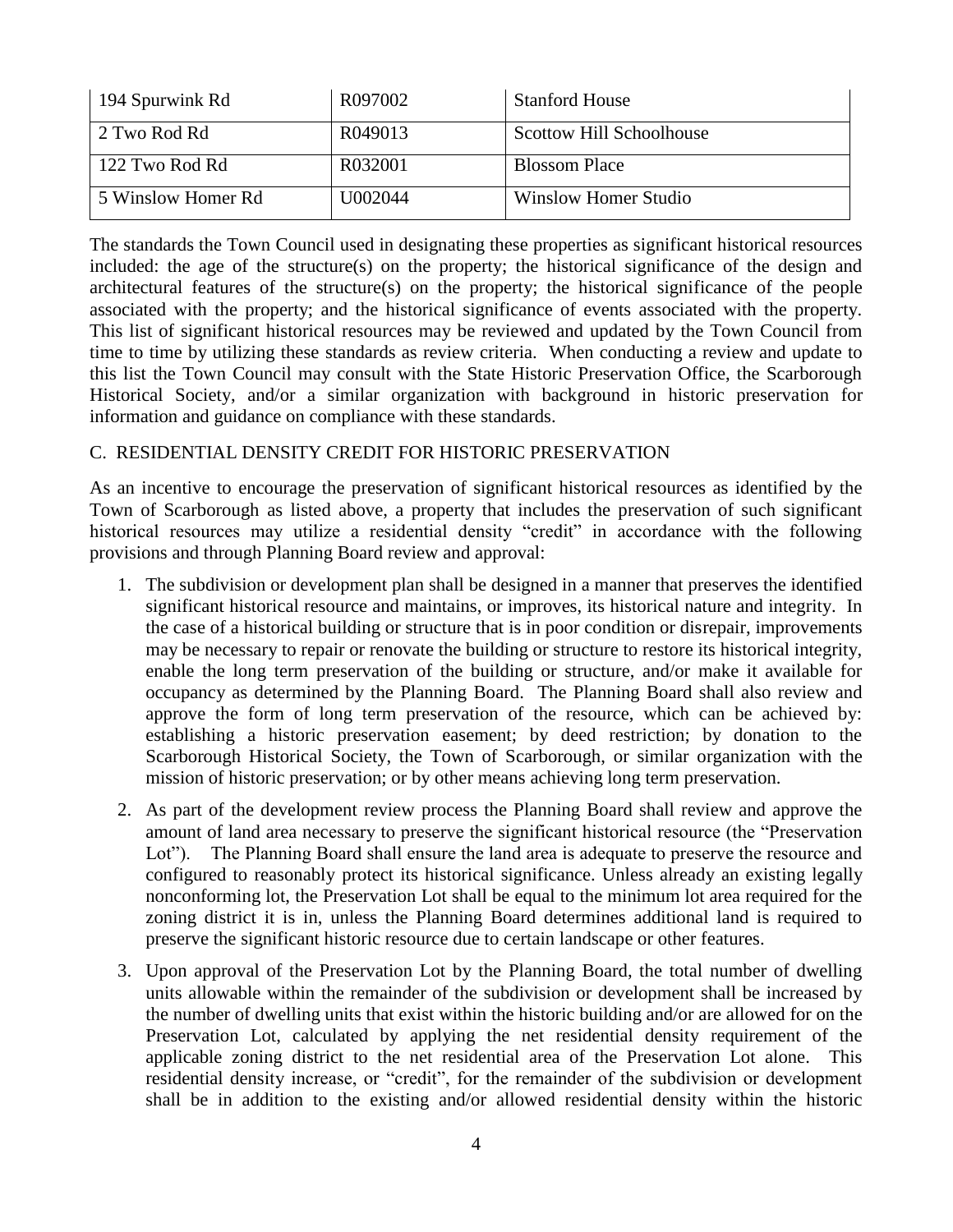building and/or on the Preservation Lot, as an incentive to encourage the preservation of the significant historic resource.

### D. BUILDING CODE EXCEPTIONS

The Maine Uniform Building and Energy Code (MUBEC) and the National Fire Protection Association Codes (NFPA) may provide for specified code exceptions for historic buildings that are designated by a local jurisdiction or municipality as a means for helping enable the preservation of historic buildings and their character and construction. This subsection establishes that the inventory of significant historical resources listed under subsection B. above shall qualify as historic buildings under MUBEC and NFPA exceptions, unless otherwise excluded from these exceptions in the code standards.

2. Amend Section VIIE. ADDITIONAL REQUIREMENTS FOR PLANNED DEVELOPMENTS subsection E. MASTER PLAN PHASE, 2. as follows (proposed additions to the ordinance are underlined; proposed deletions are struck through):

g) Any historic or archeological resource that has been identified by the Maine Historic Preservation Commission, the Town's adopted Comprehensive Plan, or CouncilSection VIIG. Historic Preservation Provisions of the Town of Scarborough Zoning Ordinance should be preserved and incorporated into the development plan in a manner that retains its historic or archeological value if feasible. If an identified resource will be removed or will be altered in a manner that diminishes its historic or archeological value, the burden is on the applicant to demonstrate that options for preserving the resource have been explored. The Planning Board, Planning Department, and the applicant may consult the State Historic Preservation Office, the Scarborough Historical Society, or similar organizations with the mission of historic and archeological preservation on options for preserving the resource. If the resource will be removed, the applicant must demonstrate that reasonable efforts have been made to preserve the resource value or relocate it to another location.

3. Amend Section VIIE. ADDITIONAL REQUIREMENTS FOR PLANNED DEVELOPMENTS subsection D. SITE INVENTORY AND ANALYSIS PHASE, as follows (proposed additions to the ordinance are underlined; proposed deletions are struck through):

11. The approximate locations of all culturally, historically or archaeologically significant buildings, features, or sites. In particular, buildings, features or sites listed by the Maine State Historic Preservation Office, the Town's adopted Comprehensive Plan, or CouncilSection VIIG. Historic Preservation Provisions of the Town of Scarborough Zoning Ordinance other list of local historic and/or archeological resources adopted by the Town Council shall be identified.

# Proposed Amendments to Chapter 405B Site Plan Review Ordinance Regarding Historic Preservation

BE IT HEREBY ORDAINED by the Town Council of the Town of Scarborough, Maine, in Town Council assembled, that the following amendments to the Site Plan Review Ordinance of the Town of Scarborough, Maine, be and hereby are adopted: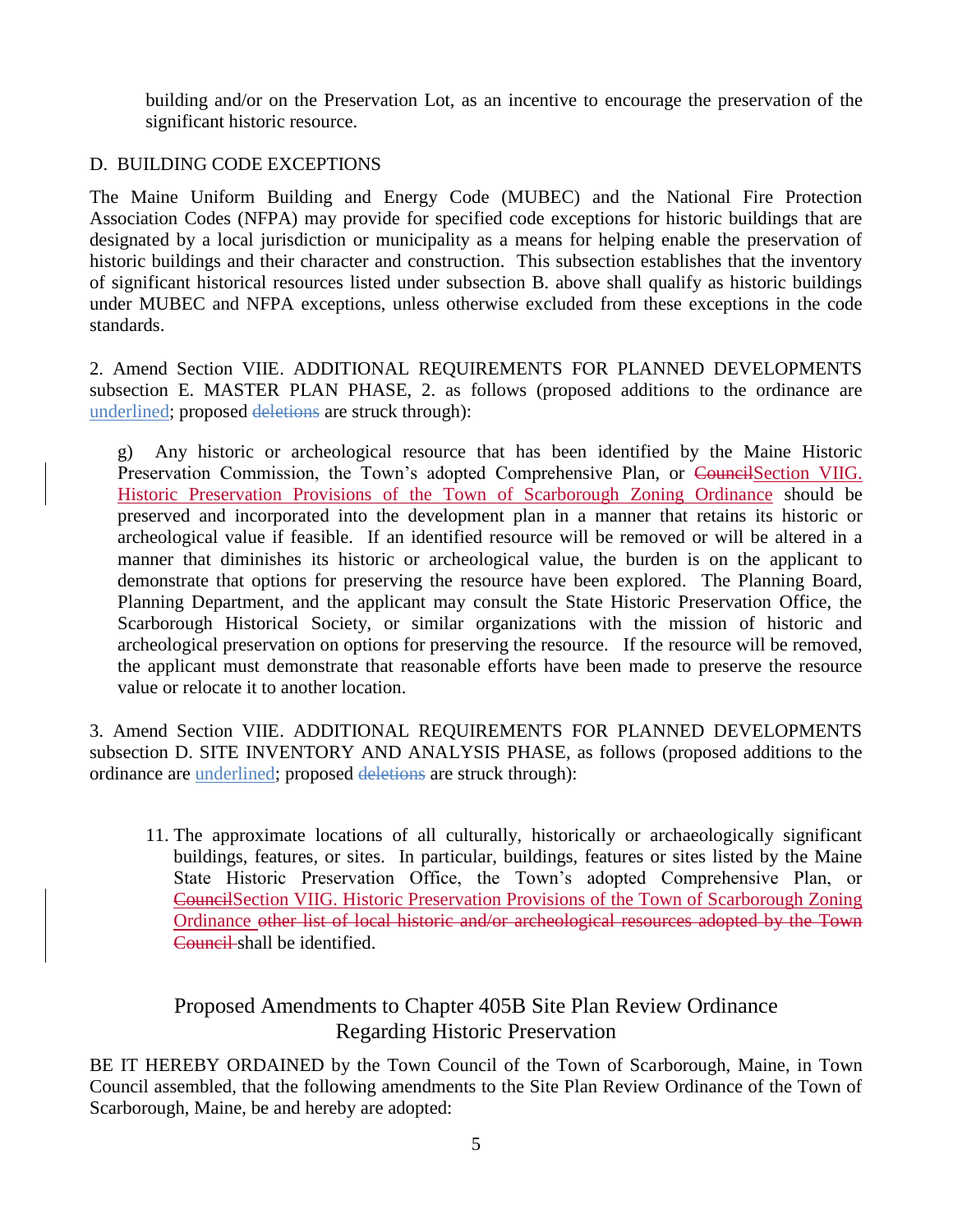1. Amend subsection C. Submission Requirements in section III. Administrative & Review Procedures as follows (proposed additions to the ordinance are underlined; proposed deletions are struck through):

12. The location and description of all historic and archeological resources on the parcel as identified by the Maine State Historic Preservation Office, the Town's adopted Comprehensive Plan, or other list of local historic and/or archeological resources adopted by the Town CouncilSection VIIG. Historic Preservation Provisions of the Town of Scarborough Zoning Ordinance together with a narrative describing how these resources can be preserved and incorporated into the development plan. If an identified resource will be removed, altered, or not included as part of the development plan, a statement shall be provided as to why the resource cannot be preserved and the options considered but rejected for including it as part of the development plan.

2. Amend section IV. Performance & Design Standards as follows (proposed additions to the ordinance are underlined; proposed deletions are struck through):

#### **M. Preservation of Historic and Archeological Resources**

Any historic or archeological resource that has been identified by the Maine Historic Preservation Commission, the Town's adopted Comprehensive Plan, or Section VIIG. Historic Preservation Provisions of the Town of Scarborough Zoning Ordinanceother list of local historic and/or archeological resources adopted by the Town Council should be preserved and incorporated into the development plan in a manner that retains its historic or archeological value if feasible. If an identified resource will be removed or will be altered in a manner that diminishes its historic or archeological value, the burden is on the applicant to demonstrate that options for preserving the resource have been explored. The Planning Board, Planning Department, and the applicant may consult the State Historic Preservation Office, the Scarborough Historical Society, or similar organizations with the mission of historic and archeological preservation on options for preserving the resource. If the resource will be removed, the applicant must demonstrate that reasonable efforts have been made to preserve the resource value or relocate it to another location.

## Proposed Amendments to Chapter 406 Subdivision Ordinance Regarding Historic Preservation

BE IT HEREBY ORDAINED by the Town Council of the Town of Scarborough, Maine, in Town Council assembled, that the following amendments to the Subdivision Ordinance of the Town of Scarborough, Maine, be and hereby are adopted:

Proposed additions to the ordinance are <u>underlined</u>; proposed deletions are struck through.

1. Amend subsection 7.2. in Section 7. Preliminary Plan Requirements and Procedures by adding a new item p to read:

(p) The location and description of all historic and archeological resources on the parcel as identified by the Maine State Historic Preservation Office, the Town's adopted Comprehensive Plan, or Section VIIG. Historic Preservation Provisions of the Town of Scarborough Zoning Ordinanceother list of local historic and/or archeological resources adopted by the Town Council together with a narrative describing how these resources can be preserved and incorporated into the subdivision plan. If an identified resource will be removed, altered, or not included as part of the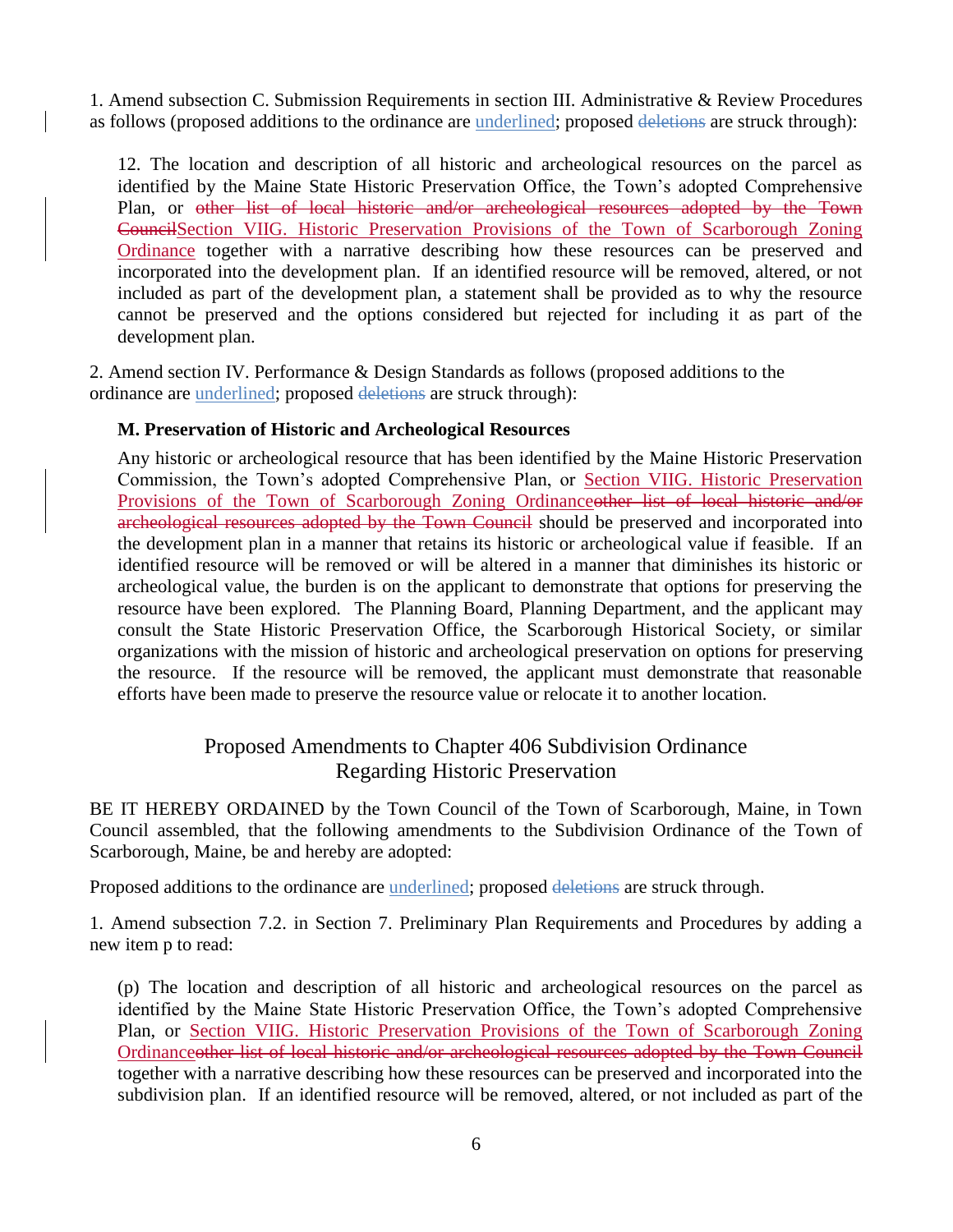subdivision plan, a statement shall be provided as to why the resource cannot be preserved and the options considered but rejected for including it as part of the plan.

2. Amend Section 6. General Requirements by adding a new subsection 6.8 to read:

6.8 Any historic or archeological resource that has been identified by the Maine State Historic Preservation Office, the Town's adopted Comprehensive Plan, or Section VIIG. Historic Preservation Provisions of the Town of Scarborough Zoning Ordinance other list of local historic and/or archeological resources adopted by the Town Council should be preserved and incorporated into the subdivision plan in a manner that retains its historic or archeological value if feasible. If an identified resource will be removed or will be altered in a manner that diminishes its historic or archeological value, the burden is on the applicant to demonstrate that options for preserving the resource have been explored. The Planning Board, Planning Department, and the applicant may consult the State Historic Preservation Office, the Scarborough Historical Society, or similar organizations with the mission of historic and archeological preservation on options for preserving the resource. If the resource will be removed, the applicant must demonstrate that reasonable efforts have been made to preserve the resource value or relocate it to another location.

Vote: 6 Yeas.

**Resolution 15-002. Act on the request to establish a standing** *Historic Preservation Implementation Committee***.** Motion by Councilor Chair Holbrook, seconded by Councilor Babine, to move approval of Resolution 15-002 to establish a standing Historic Preservation Implementation Committee, as follows:

#### **RESOLUTION 15-002** *ESTABLISHMENT OF A HISTORIC PRESERVATION IMPLEMENTATION COMMITTEE*

**BE IT RESOLVED,** by the Town Council of the Town of Scarborough, Maine, in Town Council assembled, that,

**WHEREAS,** the Town Council does hereby recognize the importance of Historic Preservation within the Town of Scarborough and it is important to preserve the historic quality of the Town for future generations to learn about and enjoy; and,

**WHEREAS,** on April 17, 2013, the Town Council approved Resolution 13-02, establishing the Ad Hoc Historic Preservation Advisory Committee charged to craft a Town-wide Plan for preserving the historical pieces and places that can be used as a guide for future reference.

**NOW, THEREFORE, BE IT HEREBY RESOLVED**, by the Town Council of the Town of Scarborough, in Town Council assembled, that, with its work completed the Ad Hoc Historic Preservation Advisory Committee, recommends to the Town Council to establish a Historic Preservation Implementation Committee to preserve the Town's Historical footprint.

**NOW, THEREFORE, BE IT FURTHER RESOLVED,** by the Town Council of the Town of Scarborough, Maine in Town Council assembled, that the Town Council does hereby establish the Historic Preservation Implementation Committee and its charge shall be as follows:

- **1. Purpose.** The purpose of the Committee is to serve as an advisory Committee to the Town Council regarding historic preservation for the Town of Scarborough and to implement the *Final Report and Recommendations* from the Ad Hoc Historic Preservation Advisory Committee.
- **2. Duties.** The Committee shall have the following duties concerning historic preservation:
	- Review and consider planning efforts; and,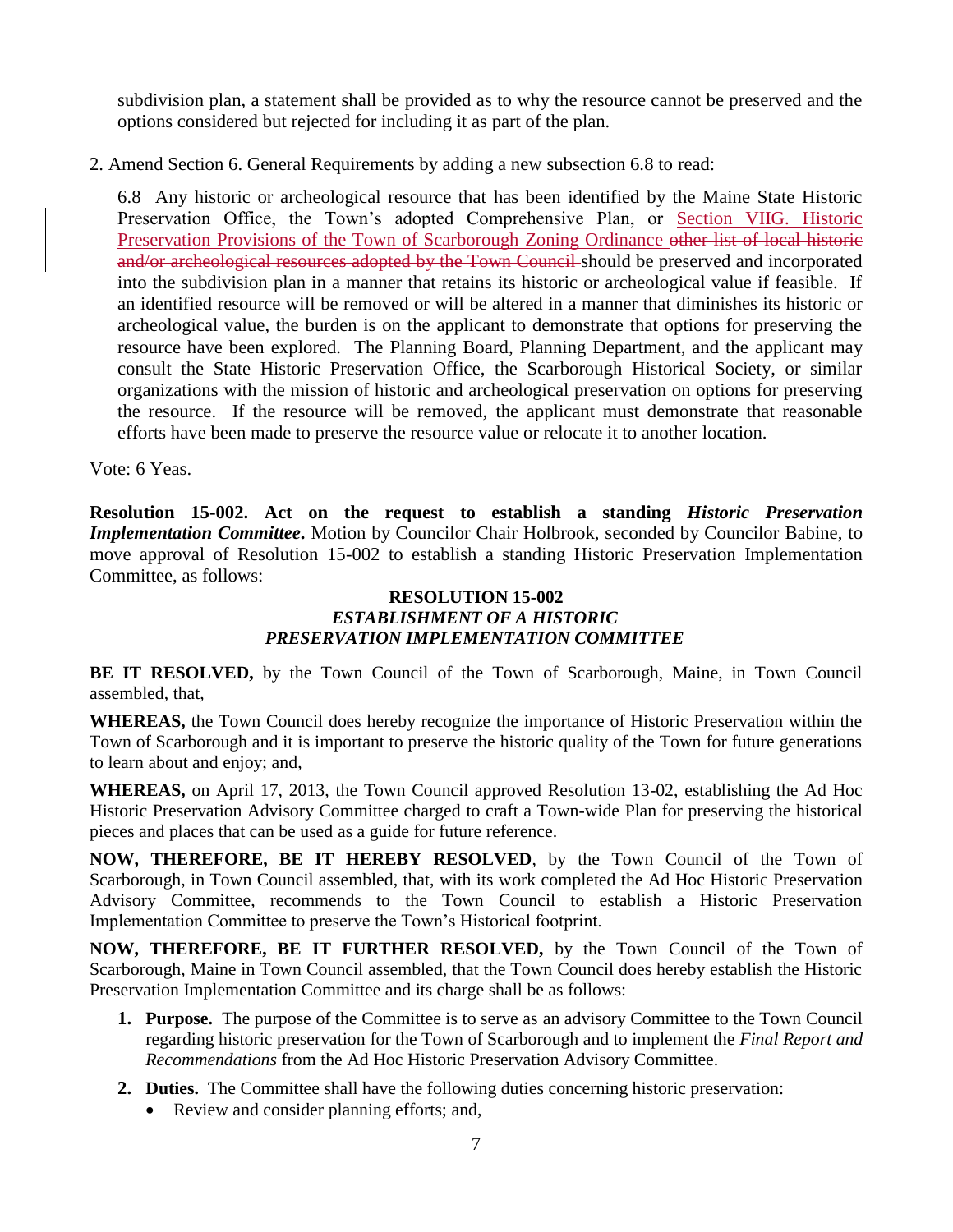- Develop further recommendations for the Town Council; and,
- Provide an Annual Report to the Council; and,
- Oversee, encourage, coordinate and carry out, as appropriate, preservation efforts and activities, including (i) creating, in consultation with the Town Manager, task specific Working Groups; and (ii) as appropriate, and at least annually, reviewing and making recommendations to the Town Council regarding the lists of historic sites in Ordinances and elsewhere; and,
- Advising the Town Council, Planning Board, other Boards/Committees, and Town staff regarding historic preservation issues that come before them; and,
- Maintaining an up-to-date Watch List of historic properties the preservation of which may be or, in the near future, may become uncertain.
- **3. Membership.** The Committee shall be comprised of five (5) members. One (1) member shall be the Town Council member appointed as liaison to the Committee. All remaining appointments will be made by the Town Council. Terms of these four (4) members will be for two (2) years and will expire on December  $31^{st}$ . The initial appointments will be two (2) with terms expiring December 31, 2016 and two for terms expiring December 31, 2017.
- **4. Vacancies and Removal.** Any vacancies shall be filled by the Town Council. The Town Council may remove any member of the Committee by vote of a majority of its members for misconduct or non-performance of duty.
- **5. Procedures.** Three (3) members of the Committee shall constitute a quorum. Every action by the Committee shall require the concurrence of three (3) members. The Committee shall select one of its members to serve as chair and another member who shall serve as recording clerk and keep the minutes of all proceedings and submit these to the Town Clerk's Office for filing. The Committee shall set its own meeting schedule. Meetings will be open to the public.

Signed and sealed this the 18th day of March, 2015, on behalf of the Scarborough Town Council and the Town Manager of Scarborough, Maine. Signed by Jessica L. Holbrook, Council Chair and attested by Town Clerk.

Vote: 6 Yeas.

**OLD BUSINESS:** None at this time.

#### **NEW BUSINESS:**

**Order No. 15-019. First reading and schedule a public hearing and second reading on the proposed amendments to Chapter 302 – the Town of Scarborough Town Council Rules, Policies & Procedures Manual as recommended by the Rules and Policies Committee.** Councilor Donovan gave a brief overview on the proposed changes to Chapter  $302 -$  the Town Council Rules, Policies & Procedures Manual.

Motion by Councilor Babine, seconded by Councilor Caterina, to move approval of the first reading on the proposed amendments to Chapter 302 – the Town of Scarborough Town Council Rules, Policies & Procedures Manual as recommended by the Rules and Policies Committee and schedule a public hearing and second reading for Wednesday, April 1, 2015.

Motion by Councilor Donovan, seconded by Councilor Babine, to move approval to amend the main motion to add to the last sentence of 201.0 as follows: "The term for new appointees will be for one year unless otherwise determined by the Town Council."

Vote on amendment: 6 Yeas.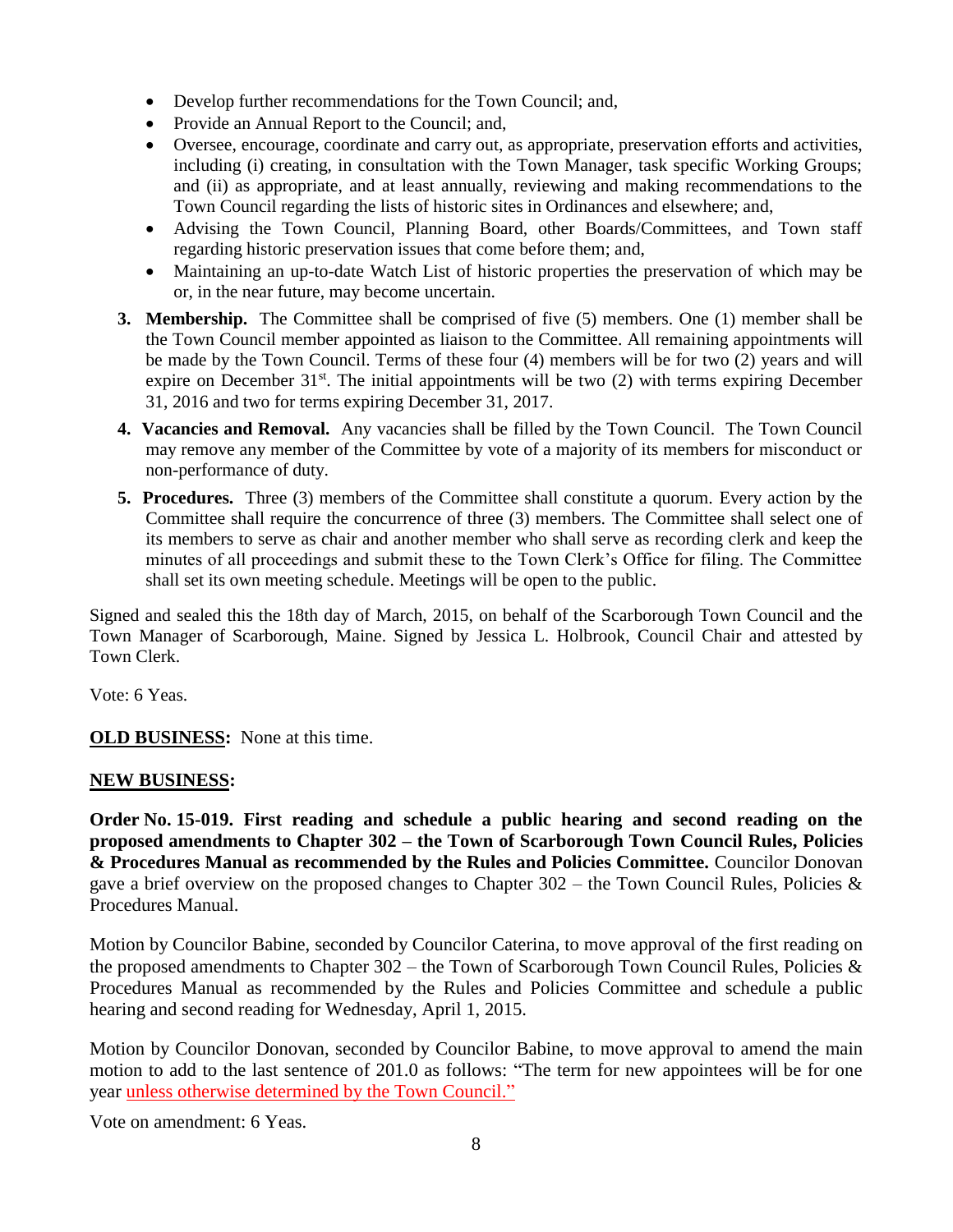Vote on main motion as amended:

### **CHAPTER 302 SCARBOROUGH TOWN COUNCIL RULES, POLICIES & PROCEDURES MANUAL**

BE IT HEREBY ORDAINED by the Town Council of the Town of Scarborough, Maine, in Town Council assembled, to amend Chapter 302 - the Scarborough Town Council Rules, Policies & Procedures Manual, by adding either the underlined text or deleting the text shown in strikeover type, as shown below to Section 200. Town Council Policies and Procedures:

1. Amend Subsection 201.0, as follows:

## **201.0 Appointments To Town Committees/Boards.**

Appointments to town committee/boards must go through a two-meeting process. Name(s) of individual(s) will be posted at one Council meeting and approved at the next Council meeting. Current members will serve until a replacement is named by the Appointments Committee and certified by the Council. The term for new appointees will be for one year unless otherwise determined by the Town Council. [amended 09/04/02]

2. Amend Subsection 202.3, as follows:

### **202.3: Decorum.**

Persons present at Council meetings are requested not to applaud or otherwise express approval or disapproval of any statements made or action taken at such meeting.

**202.3.a:** Citizens shall direct their remarks exclusively to the Council Chair unless the Chair allows otherwise. Citizens will strive to be accurate in their statements, and avoid personalities, and making personal, rude or provocative remarks. All statements should respect the dignity and seriousness of the proceeding. Citizens shall conduct themselves in a manner expected of all meeting participants. [amended 04/18/01]

**202.3.b.:**It shall be at the discretion of the Council Chair to ask any persons making in-appropriate statements, and/or conducting themselves in a disrespectful manner to cease such action or risk being asked to be seated or removed. [adopted  $10/21/09$ ]

Vote: 6 Yeas.

**Order No. 15-020. First reading and schedule a second reading on the Bond Order for the 2015 Municipal and School Capital Improvement Projects.** The following spoke on this item: Mr. Michael Turek of Bayberry Lane asked if the bond information would be available for the public and asked what the town debt was currently at? Ruth Porter, Finance Director, noted that the debt was currently at \$98,000,000 and would more than likely remain at this number even with this bond order.

Motion by Councilor Babine, seconded by Councilor Caterina, to move approval of the first reading on the Bond Order for the 2015 Municipal and School Capital Improvement Projects and schedule the second reading for Wednesday, April 1, 2015.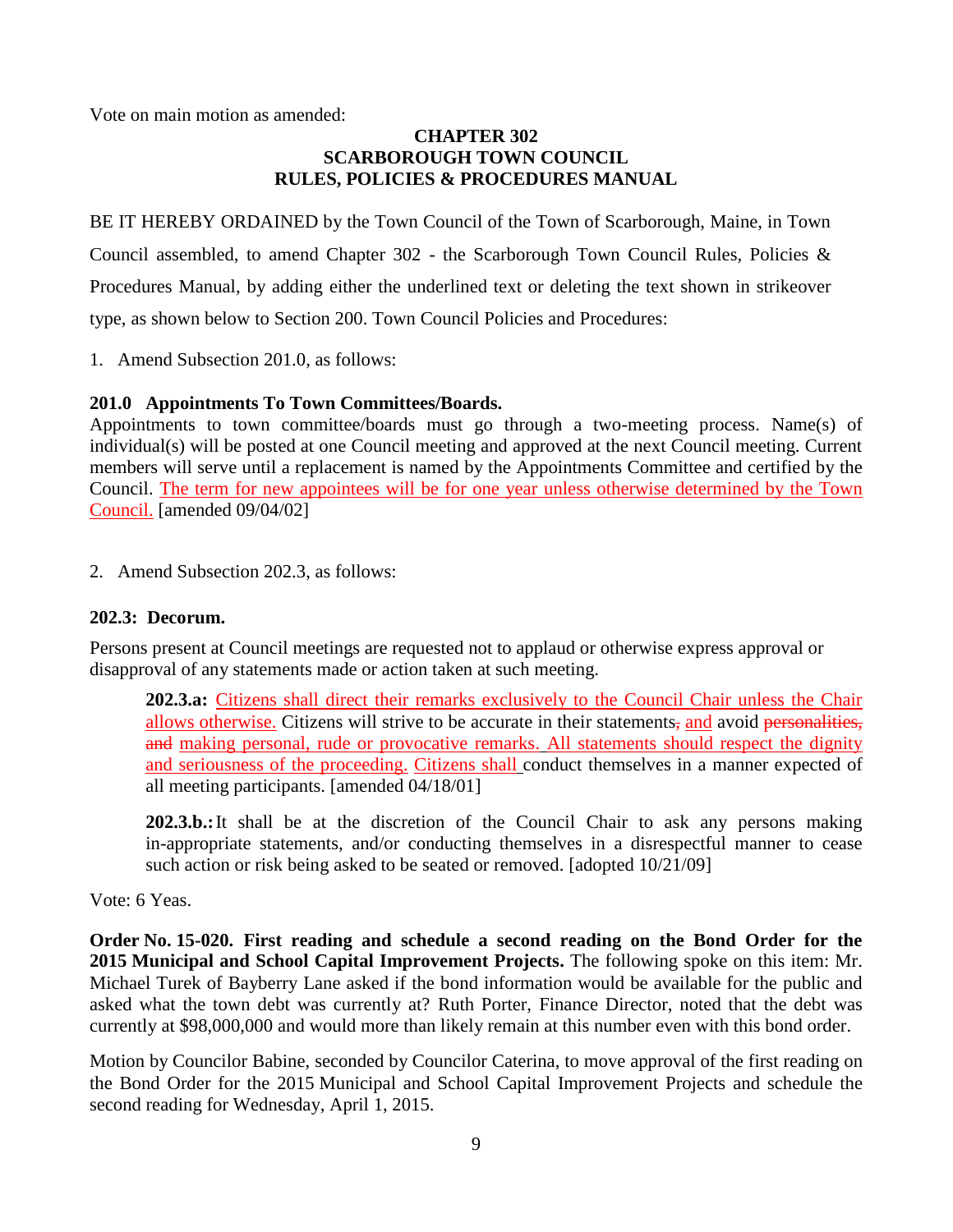After a brief discussion with regards to the bond order that had been presented in the packet it would need to be replaced with a new bond order that is reflective of current amounts that had not yet been bonded. All items that are listed have been approved by prior Councilors. Councilor Babine and Councilor Caterina withdrew their motion and made the following motion:

Motion by Councilor Babine, second by Councilor Caterina, to move approval to of the first reading on the proposed bond as presented this evening for the 2015 Municipal and School Capital Improvement Projects and schedule the second reading for Wednesday, April 1, 2015, as follows:

### **BOND ORDER FOR 2015 MUNICIPAL AND SCHOOL CAPITAL IMPROVEMENTS**

**BE IT ORDERED,** That under and pursuant to the provisions of Title 30-A, Sections 5721-5729 and 5772 of the Maine Revised Statutes, as amended, and the Charter of the Town of Scarborough, Maine, the following Municipal and School Capital Improvement Projects are hereby approved for funding:

| 2014-2015 Municipal - Equipment                  | <b>Amount to Bond</b> |
|--------------------------------------------------|-----------------------|
| Software & Conversion                            | \$<br>40,500.00       |
| FD Major Apparatus Maint (refurb L 1/E6/E5)      | 62,000.00             |
| F.D. Engine 3 Pumper (replacement schedule)      | 585,000.00            |
| F.D. Lifepak Defibrillator/Monitor Replacement   | 95,000.00             |
| Plow Truck #4017                                 | 185,000.00            |
| Pickup Truck #4033                               | 34,000.00             |
| <b>Additional Plow Truck</b>                     | 170,000.00            |
|                                                  | \$<br>1,171,500.00    |
| 2014-2015 Municipal - Projects                   |                       |
| MIS Town-Wide Desktop Replacement                | 103,560.00            |
| OH Prof Building-PH III Waterproofing            | 15,650.00             |
| Library Office Reconfiguration                   | 125,000.00            |
| F.D. Major Station Maintenance Program           | 248,150.00            |
| Mid-Level Road Rehabilitation (3 miles per year) | 454,960.00            |
| Pleasant Hill Rd Reconstruct, Ph I (RR overpass) | 700,000.00            |
|                                                  | \$<br>1,647,320.00    |
| 2014-2015 Municipal - Lease Equipment            |                       |
| Electric Vehicle for Code Inspections            | 6,000.00              |
| C.S. Replacement Tractor/Front Mount Broom       | 15,650.00             |
| F.D. Replace Thermal Imaging Cameras             | 29,430.00             |
| Traffic - Oak Hill Camera (Technology Upgrade)   | 35,000.00             |
|                                                  | \$<br>86,080.00       |
| 2014-2015 Municipal - Lease Projects             |                       |
| MIS Main Office 10 GB Switch                     | 29,500.00             |
| MIS Backup Disaster Recovery System              | 30,000.00             |
| Public Works Software Update                     | 55,000.00             |
|                                                  | \$<br>114,500.00      |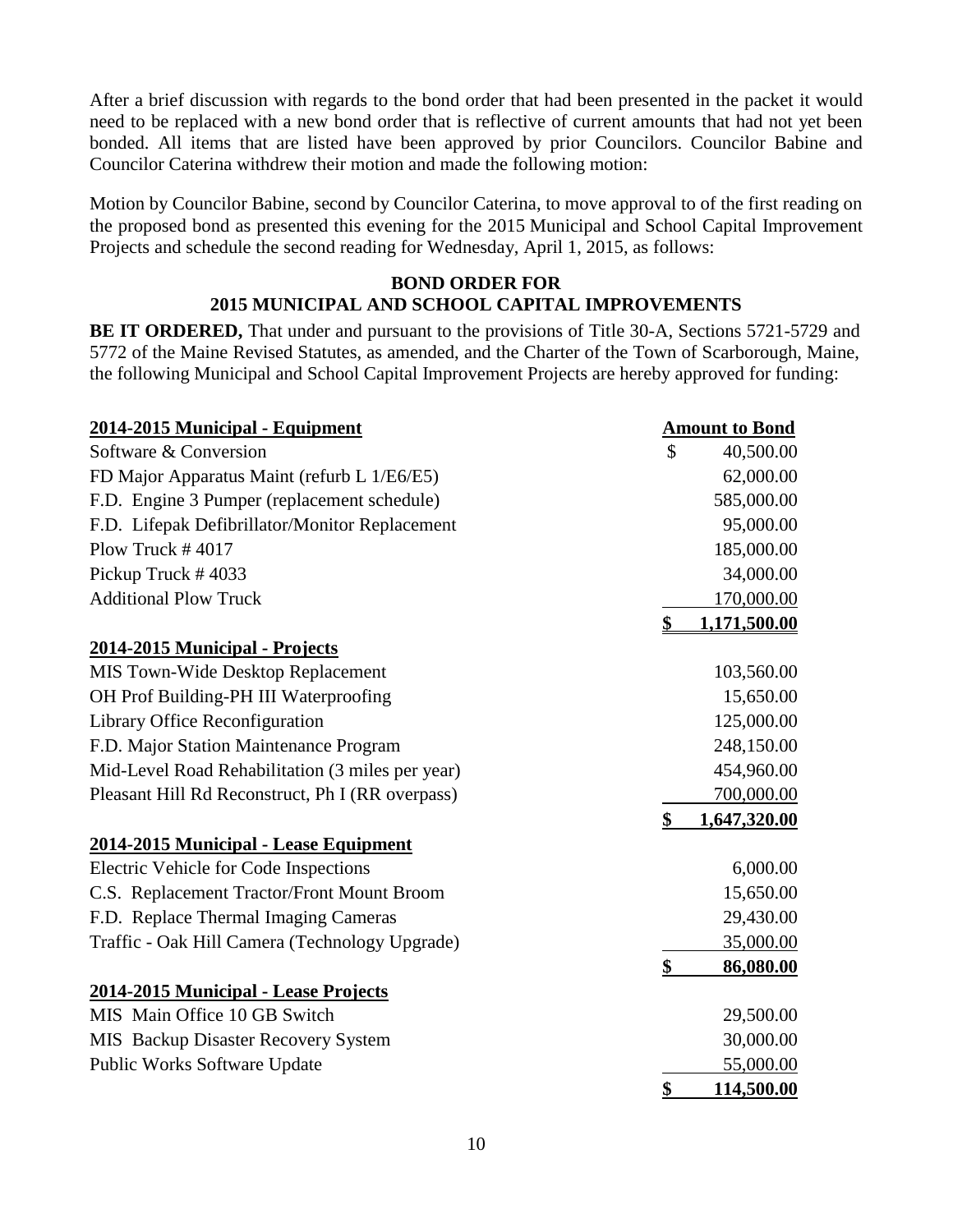| 2014-2015 School Projects                                      |                    |
|----------------------------------------------------------------|--------------------|
| <b>CIP Bus Purchase</b>                                        | 277,450.00         |
| DW Roofing                                                     | 35,000.00          |
| DW Movable Equipment-Machinery                                 | 30,000.00          |
| HS Auditorium Public Space                                     | 36,850.00          |
| <b>Facilities Support Equipment</b>                            | 111,000.00         |
|                                                                | \$<br>490,300.00   |
| 2013-2014 Municipal - Projects                                 |                    |
| MIS Replacement Climate Control System                         | 45,000.00          |
|                                                                | \$<br>45,000.00    |
| 2013-2014 Municipal - Equipment                                |                    |
| 2014 2ND0T KMBS BIZHUB 224E Copier Fin, Fire, Collectn, C Care | 20,700.00          |
| 2014 Fire Narrowband Radio/Munc Fire Alarm Upgrade             | 22,500.00          |
| 2014 Fire Replace Thermal Imaging Cameras                      | 27,550.00          |
| 2014 Police Cruiser Equipment                                  | 15,000.00          |
| 2014 Police Tactical Team Vests                                | 19,800.00          |
| 2014 Police Fire Alarm Digitizers                              | 72,500.00          |
| 2013 Public Works Heavy Truck Lifts                            | 66,250.00          |
|                                                                | \$<br>244,300.00   |
| 2013-2014 School Projects                                      |                    |
| DW Roofing                                                     | 84,000.00          |
| <b>Security System Upgrade</b>                                 | 145,000.00         |
|                                                                | \$<br>229,000.00   |
| <b>Total 2015 Bond Order</b>                                   | \$<br>4,028,000.00 |

**BE IT FURTHER ORDERED,** That a sum, not to exceed \$4,028,000, is hereby appropriated to provide for the costs of said projects; and,

**BE IT FURTHER ORDERED,** That to fund said appropriation, the Treasurer and the Chairman of the Town Council are hereby authorized to issue, at one time or from time to time, general obligation securities of the Town of Scarborough, Maine, including temporary notes in anticipation of the sale thereof, in an aggregate principal amount not to exceed \$4,028,000, and the discretion to fix the date(s), maturity(ies), denomination(s), interest rate(s), place(s) of payment, call(s) for redemption, form(s), and other details of said securities, including execution and delivery of said securities against payment therefore, and to provide for the sale thereof, is hereby delegated to the Treasurer and the Chairman of the Town Council.

Vote: 6 Yeas.

**Order No. 15-021. Act on the request to amend the Disposition of Tax Acquired Property Policy, as recommended by the Rules and Policies Committee.** Councilor Donovan gave a brief overview on the proposed amendments to the Tax Acquire Property Policy. The following spoke on this item: Rick Shinay of Hampton Circle thanked the Council for giving the property owner a way to purchase their property back.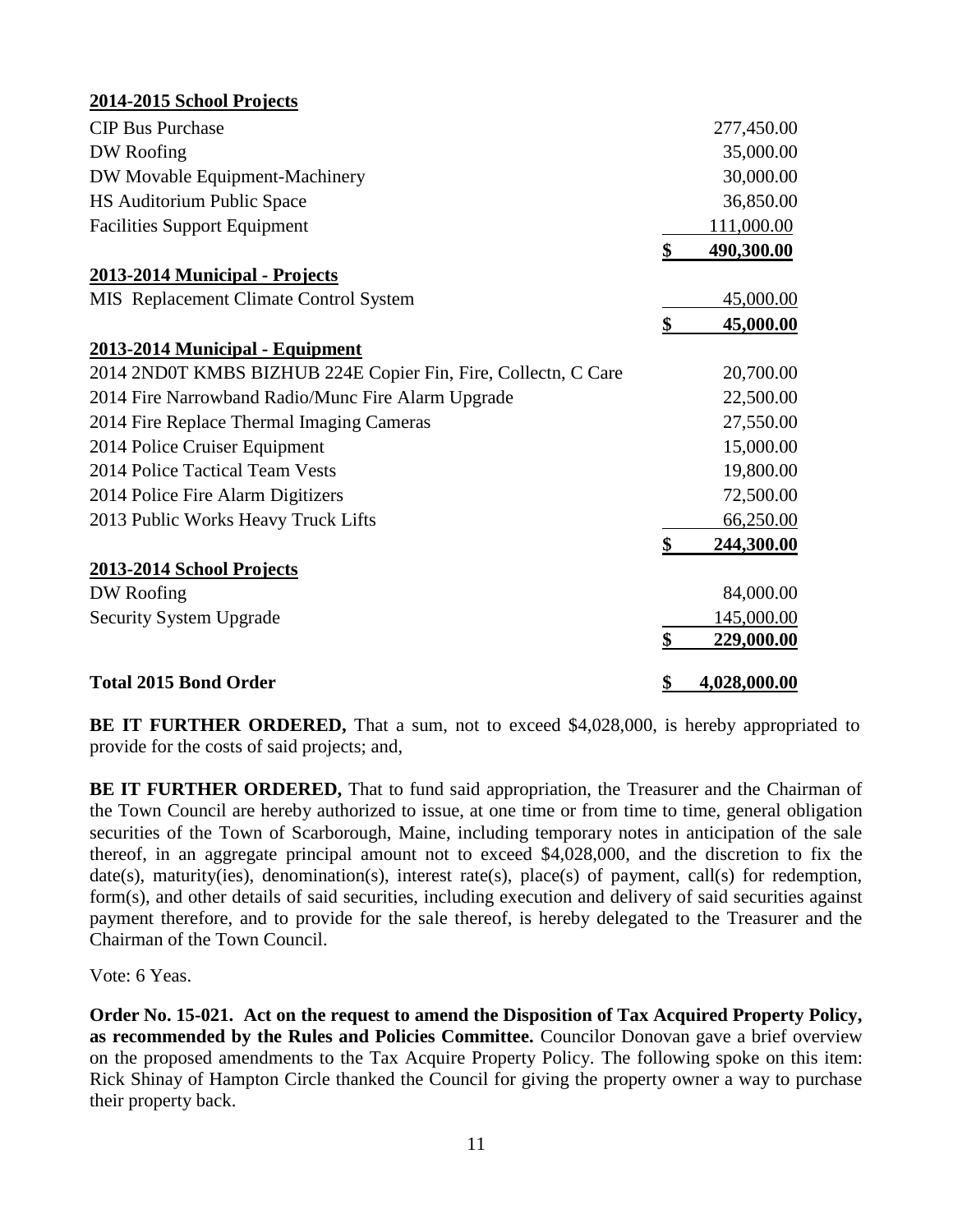Motion by Councilor Caterina, seconded by Councilor Blaise, to move approval of the proposed amendments to the Disposition of Tax Acquired Property Policy, as recommended by the Rules and Policies Committee, as follows:

### **TOWN OF SCARBOROUGH POLICY FOR DISPOSITION OF TAX ACQUIRED PROPERTY ADOPTED OCTOBER 16, 2002 AMENDED , 2015**

BE IT HEREBY ORDAINED by the Town Council of the Town of Scarborough, Maine, in Town

Council assembled, to amend the Town of Scarborough Policy for Disposition of tax Acquired

Property, by adding either the underlined text or deleting the text shown in strikeover type, as

shown below:

### **Article 1. General.**

1.1 The purpose of this Policy is to establish procedures and guidelines for the efficient and fair management, administration and disposition of real property acquired under the tax lien procedures set forth in Title 36 M.R.S.A. Sections 942 and 943. Nothing in this policy is intended or shall be interpreted to give additional substantive or procedural rights to owners or former owners of properties forfeited for non-payment of taxes.

## **Article 2. Actions Concerning Tax-Acquired Property Pending Final Disposition.**

- 2.1 Following the foreclosure of any tax lien mortgage, the Town Treasurer shall by first class mail notify the last known owner of record that his or her right to redeem the tax lien mortgage securing the collection of property taxes has expired, that the tax lien mortgage has foreclosed and vested ownership of the property in the Town. The notification shall also advise that the property will be disposed of in accordance with this  $\frac{1}{2}P^{O}$  policy, a copy of which shall be included with the notification.
- 2.2 Each year the Treasurer shall prepare a list of properties acquired due to non-payment of property taxes and foreclosure of tax liens and provide this such list to the Town Manager.
- 2.3 The Town Manager, and as necessary in consultation with the Town Attorneys, shall review each property identified on the list and to determine:
	- A. The potential liabilities (environmental, structural safety, health or other hazards associated with the property) that the Town might assume by taking possession or by operating the property and assess whether the Town's interests in light of such potential liabilities would be best served by immediately disposing of the property or retaining it;
	- B. The level of insurance required to protect the Town's interest in the property and to protect the Town from liability in the event that the property is retained; and
	- C. Whether the property is currently occupied and the likelihood of requiring needing legal assistance (and estimated costs of the same) to require the occupants to quit the premises.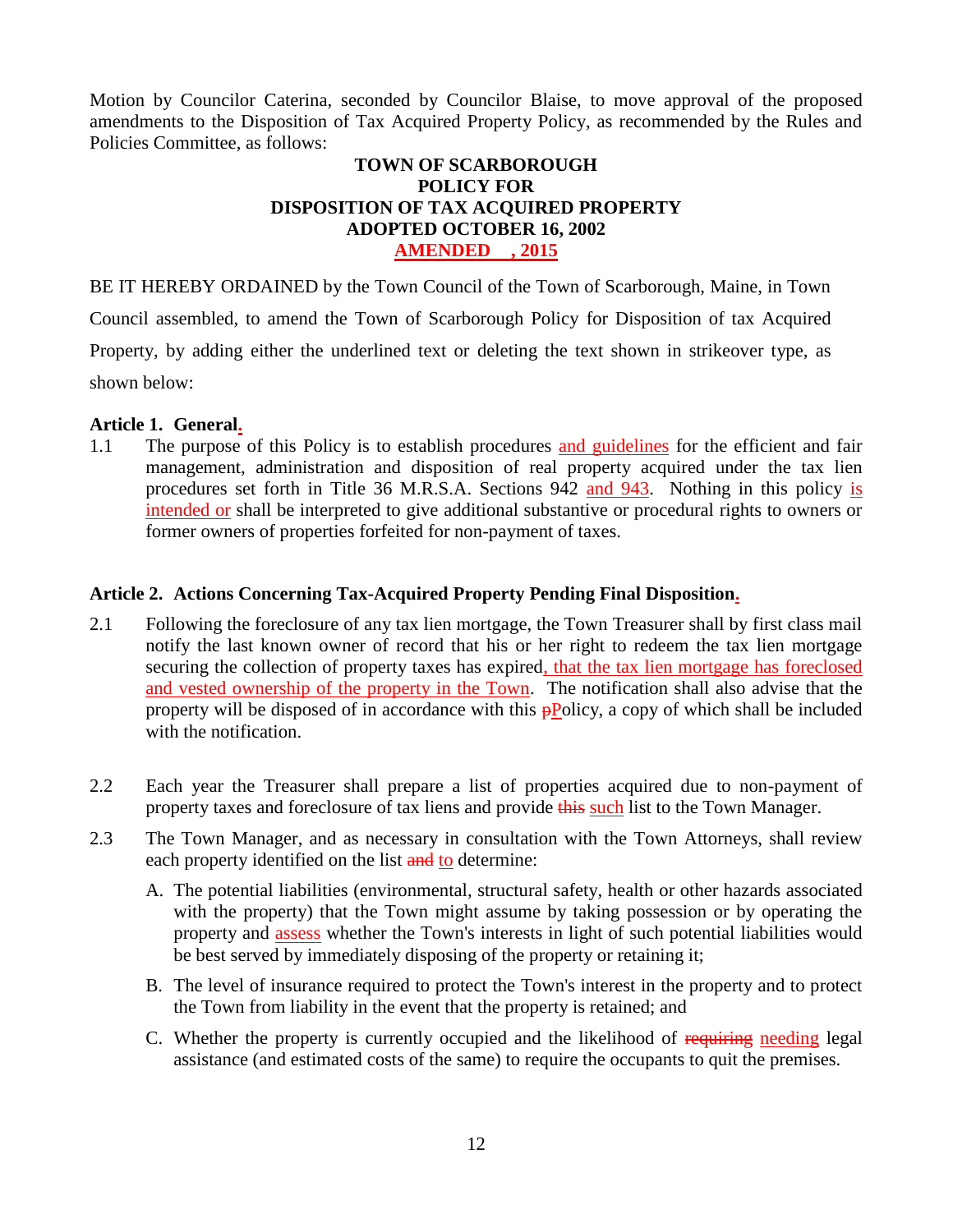2.4 In the event that a tax-acquired property remains or becomes vacant for sixty (60) consecutive days following the date of foreclosure of the a tax liens under which the Town becomes the owner of a property, the Town Manager shall obtain liability coverage for the property.

## **Article 3. Review and Disposition of Tax-Acquired Properties.**

3.1 The Town Manager shall forward a copy of the list of tax-acquired properties to the  $m$ Members of the Town Council, Chairman of the Planning Board, the Pubie Public Works Director, the Police Chief, the Fire Chief, the Community Services Director, the Conservation Commission, the Emergency Services Director, the Municipal Engineer as appropriate, other Town department heads; the Scarborough Historical Society, Affordable Housing Alliance and the Parks and Conservation Land Board. These parties Chairman of the Planning Board, the Public Works Director, the Police Chief, the Fire Chief, the Community Services Director, the Conservation Commission, the Emergency Services Director, The Municipal Engineer and other Town department heads shall, within 21 days of the receipt of the list, review the list of tax-acquired properties and identify those properties that each the party believes should be considered as  $a$  candidates to be retained by the Town for public use and within twenty-one days of receiving the list provide the Town Manager with the party's recommendations and a brief statement of the reasons therefore.

The Town Manager shall collect and summarize these recommendations<del>, summarize</del> and the results of his or her review of each such property as per under Section 2.3 of this Policy and make one of the following recommendations to the Town Council on the disposition of each tax acquired parcel:

- A. For non-residential or, commercial properties, or residential property that are is not the former owner's or the members of the former owner's immediate family's primary residence, to either:
	- 1. Retain the property as Town property for a particular purpose identified by one of the above-identified department heads or other Town officials. For such to be retained properties, Tthe Town Manager, in consultation with the Town Attorney shall review and pursue,  $\frac{1}{x}$  as appropriate or required, judicial confirmation of the Town's right, title or interests in the subject property under 36 M.R.S.A. section 946; or
	- 2. Sell or exchange the property with or without conditions. ; or
	- 3. Offer to the former owner a one-time opportunity to redeem and require the tax foreclosed property under the procedures and terms set for in Article 4 below.
- B. If the Pproperty is a single-family residence occupied by the owner or the former owner or the former owner's immediate family members, to enter into arrangements to secure just and prompt payment of outstanding and current taxes, related interests and costs.
	- 1. If this option of disposition is pursued, the Town Manager shall present the tax payer the former owner (or former owner's immediate family) with and the former owner shall agree to acknowledge a written plan and an installment sales contract for payment of past due and currently due taxes, interests, and costs under the tax lien process and all outstanding sewer charges, assessments and other lawful charges as are due and owing to the Town.
	- 2. The installment sales contract shall require the former owner of the property to maintain property insurance and provide proof of the same to the Town and to reimburse the Town for its costs and expenses in negotiating and executing such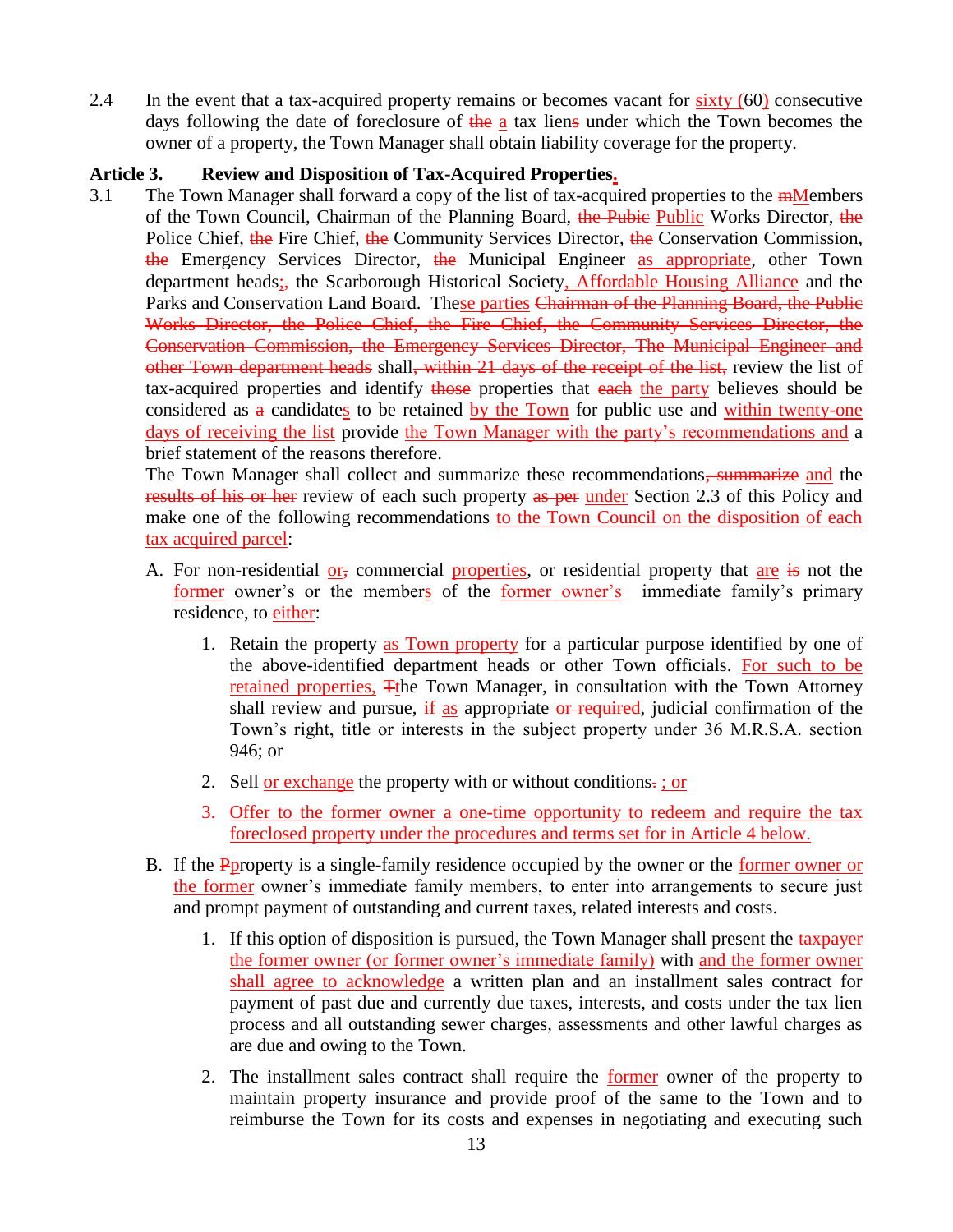agreements and installment sales contract. The Town's costs shall include all costs incurred or to be incurred by the Town in addition to those incurred in the tax lien process and shall include, but not be limited to, insurance costs, registry filing and mailing costs, advertisement costs, and attorney's fees.

- 3. The former owner must timely sign the written plan and installment sales contract and affirmatively acknowledge in writing that title to the property belongs to the Town and shall remain with the Town until such time as the terms of the installment sales contract are all successfully and timely completed, and further acknowledge that the former owner will strictly comply with the terms of the plan and installment sales contract.
- 4. Failure of  $a \cdot n$  former owner to timely enter into an installment sales contract with the Town (within thirty (30) days) or strictly comply with the an executed plan and terms of the installment sales contract will result in a default and forfeiture of the plan and installment sales contract. Upon such failure, the former owner will be provided with the one-time opportunity to reacquire the property under the terms and procedures set forth in Article 4 and result in the property being either retained by the Town or sold under the other provisions of this policy.
- 3.2 The Town Manager shall forward his or her reviews, recommendations and determinations regarding each property to the Town Council. The Town Council may override a particular recommendation of the Town Manager to retain a property but shall otherwise direct that the property be processed in conformance with the terms of this Policy.
- 3.3 Any sale of tax-acquired property shall be through a public sale. The Town Manager shall otherwise oversee the exact terms and conditions of such sale and use his or her best judgment to seek the best and most expedient method of sale and return on the sale for the Town.

**Article 4. One-Time Opportunity and Process to Reacquire Tax acquired industrial, commercial vacant land, non-primary residence property or residential tax acquired property subject to default and forfeiture of an instalment sales contact under Article 3.1.**

- 4.1. Immediately following the Town Council's identification or properties qualifying to be offered a one-time opportunity for redemption and reacquisition, or following an event of default and forfeiture under Section 3.1(B)(4), the Town Manager shall send by certified and first class mail addressed to the former owner of properties so identified a letter notifying of the redemption and reacquisition process under this Article.
- 4.2. To elect the opportunity to be allowed the one-time opportunity to redeem and reacquire the tax acquired property, the former owner must inform the Town Manager, in writing, of their agreement within thirty (30) days of the Town Manager's notification letter, to the following terms:
	- A. Confirmation that the Town holds valid title to the property under the foreclosure process:
	- B. Agreement to make payment to the Town within ninety (90) days according to the following terms:
		- 1. Payment in full of the amount of all taxes and interest subject to liens and for all years through and including taxes assessed for the current tax year as would have been assessed to the subject property following the tax lien foreclosure if such taxes were not assessed;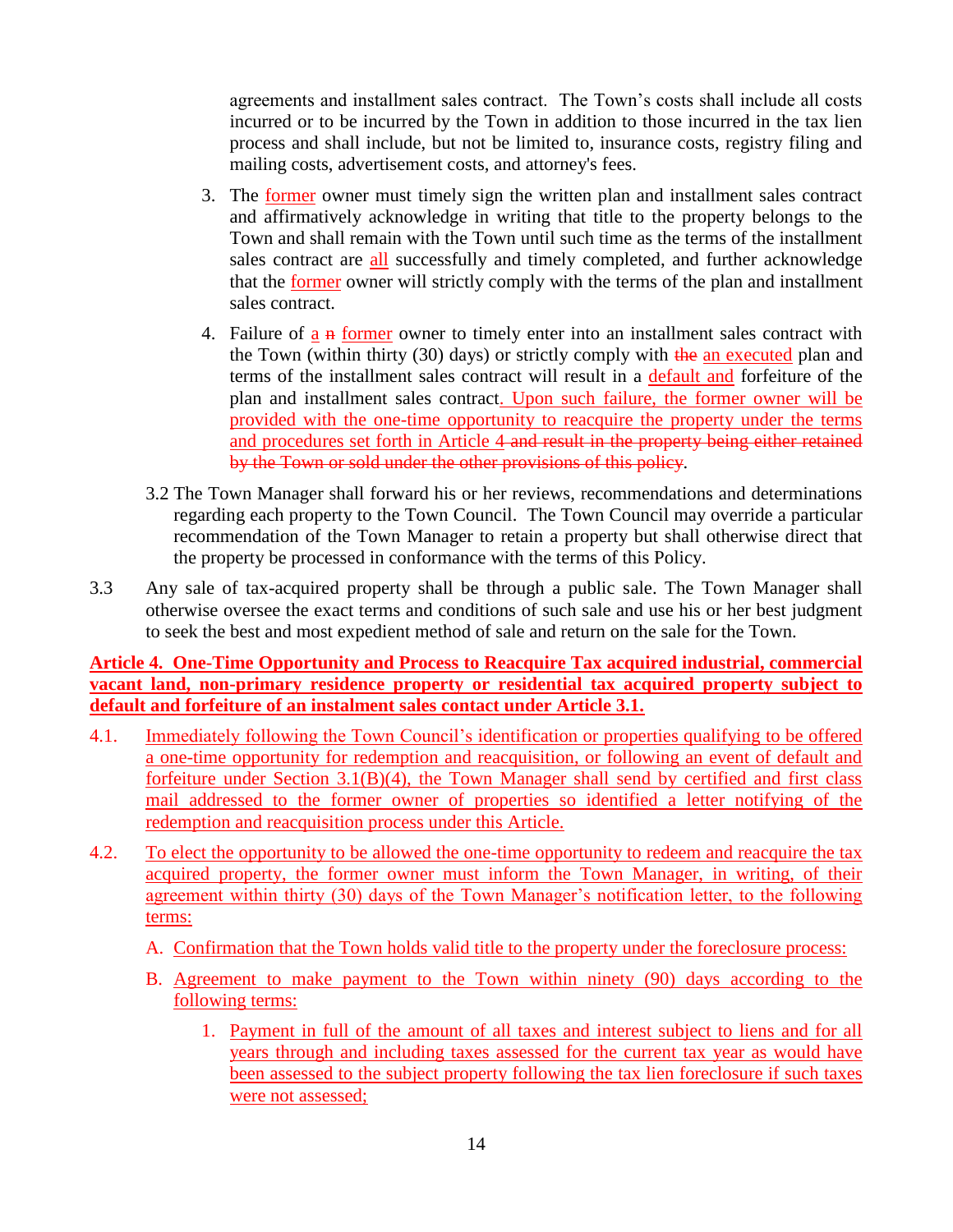- 2. Payment in full of the Town's cost of administering and filing the liens, including the filing of notices and registry costs, deed and discharge filings, insurance coverage and costs of securing or maintain the property and,
- 3. Payment in full of an administrative fee in the amount of \$750.00 to cover and offset the Towns' legal costs and cost of preparing and filing the tax release deed and lien.
- C. Payment shall be by certified funds or wire transfer.
- D. Upon full, timely and satisfactory completion of all requirements and payment under this Article, the subject property shall be conveyed to the former owner by Municipal Tax Release Deed.

Adopted by the Scarborough Town Council

Amended , 2015 October 16, 2002

Vote: 6 Yeas.

**Order No. 15-022. Act on the following requests, pursuant to Title 23, M.R.S.A. §3025 and the requirements of Section 4, of the Scarborough Street Acceptance Ordinance:**

- a. **From Wegman Companies to accept the public infrastructure of the off-site improvements in Black Point Road and accept the right-of-way parcel, access and sidewalk easements as recommended by the Planning.**
- b. **From Scarborough Property Holdings, LLC and Scarborough Capital Partners LLC to accept the public infrastructure of the off-site improvements in Ginn Road.**

Motion by Councilor Babine, seconded by Councilor Caterina, to move approval on the requests as noted in Order No. 15-022 in pursuant to Title 23, M.R.S.A. §3025 and the requirements of Section 4, of the Scarborough Street Acceptance Ordinance:

Vote: 6 Yeas.

**Order No. 15-023. Act on the request from the Vacationland Dog Club, Inc. and York County Kennel Club, for a Mass Gathering Permit for the AKC sanctioned dog show, the Southern Maine Coastal Classic, located at Wassamki Springs Campground scheduled for Thursday, May 14th through Sunday, May 17th.** Motion by Councilor Caterina, seconded by Councilor Babine, to move approval on the request from the Vacationland Dog Club, Inc. and York County Kennel Club, for a Mass Gathering Permit for the AKC sanctioned dog show, the Southern Maine Coastal Classic, located at Wassamki Springs Campground scheduled for Thursday, May 14<sup>th</sup> through Sunday, May 17th.

Vote: 6 Yeas.

## **Item 9. Standing and Special Committee Reports and Liaison Reports.**

 Councilor Babine gave an update on the Finance Committee meetings that were held last week. The next meeting is scheduled for March 24<sup>th</sup> at 4:00 p.m. here at Town Hall. A joint Town and School Finance meeting is scheduled for April  $29<sup>th</sup>$  7:00 p.m. at the High Auditorium. This would be a Public Forum on the budget and would serve as the public hearing for the Town Council. He went on to note that SEDCO would be holding their Board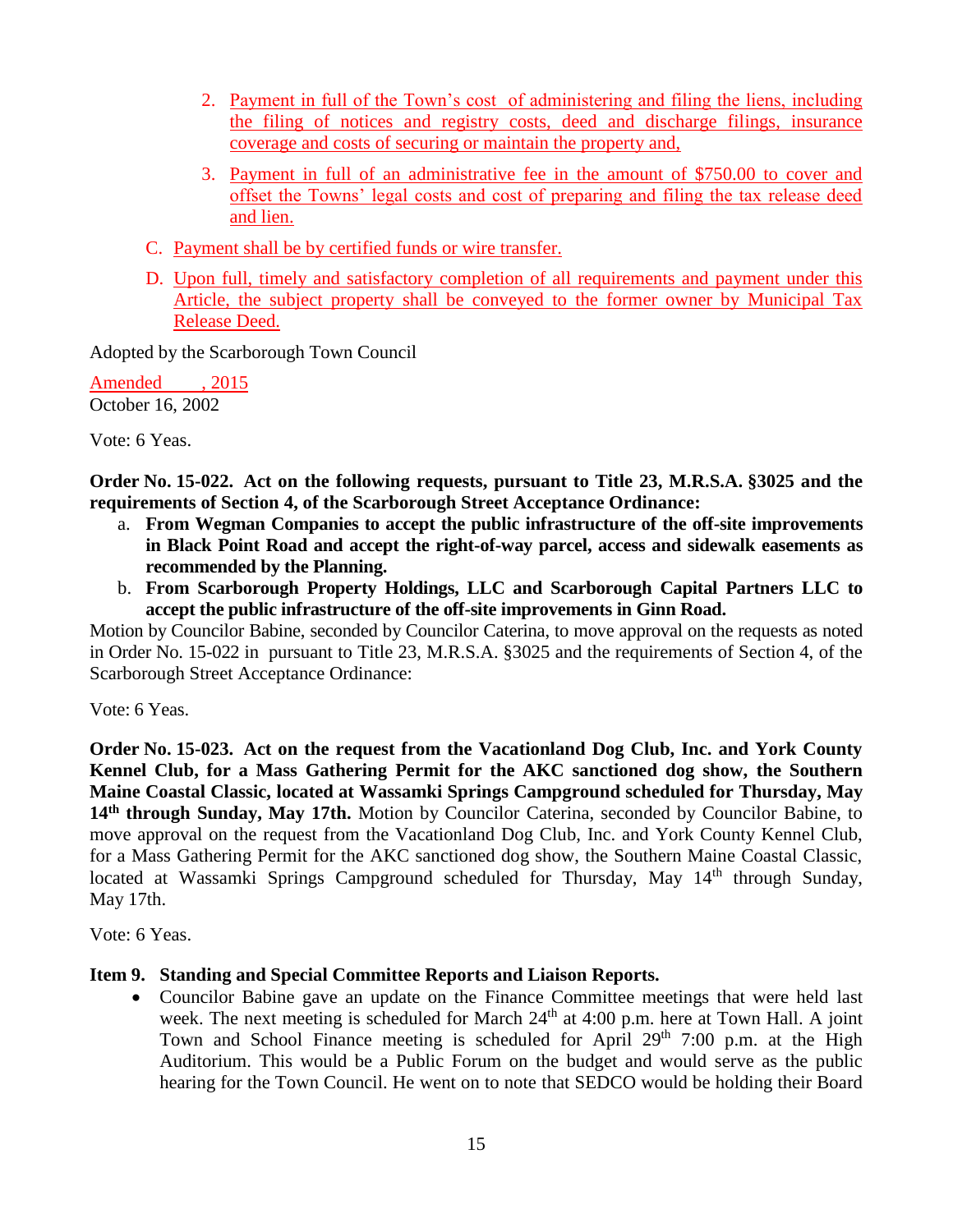meeting tomorrow Thursday, March 19<sup>th</sup> at 7:30 a.m. and went on to give an update on ecomaine.

- Councilor Donovan also spoke on the Finance Committee by adding that there would be a meeting every week until the final budget had been adopted. He went on to give an update on the Energy Committee.
- Councilor Caterina noted that next Conservation meeting would be in April. She give updates on the MMA Legislative Policy Committee, the Metro Transportation meeting and the Long Range Planning Committee.
- Councilor Blaise noted the next meeting of the Ordinance Committee would be on April 21<sup>st</sup>. He gave an update on a meeting between the Planning Board, SEDCO and the Long Range Planning Committee regarding the Dunstan area.
- Councilor Hayes gave an update on the Shellfish Committee and Coastal Harbors & Waters Committee.
- Council Chair Holbrook gave an update on the Appointments Committee and went on to post the following names:

## **Community Services Recreation Advisory Board.**

Liam Somers to the Community Services Recreation Advisory Board as 2<sup>nd</sup> Alternate with a term to expire in 2016.

### **Energy Committee.**

Ronald Allen to the Energy Committee as  $1<sup>st</sup>$  Alternate to fill a term that expires in 2015.

She noted the next Housing Alliance Meeting would be scheduled for Thursday, March 19th at 6:30 p.m. at Town Hall and the Ad Hoc Historic Preservation Advisory Committee would conduct its last meeting on Tuesday, April  $7<sup>th</sup>$  at 6:30 p.m. at Town Hall.

**Item 10. Town Manager Report.** Thomas J. Hall, Town Manager, gave the following updates:

- He continues to work with the Council Chair with regards to the Assessor's Position. There are two potential candidates as well as a proposal from Cumberland County and a possible shared position with another community. He would keep the Council informed.
- The Municipal Budget would be present at the April  $1<sup>st</sup>$  Town Council meeting and prior to the Council meeting there would be a presentation from the Auditors on the Town Audit.
- Points of interest: He presented to Piper Shores and also attended the Chamber's Board meeting and they had a number of questions regarding action taken by the Council action on the resolve relating to the Governor's Budget and potential of a local tax.
- He received a call from the US Department of Fish and Wildlife Services and they would like to schedule a meeting with us, but have not indicated what their interest is. He would keep the Council informed.

## **Item 11. Council Member Comments.**

- Councilor Caterina reminded residents to get their Clynk Bags in the Clerk's Office.
- Councilor Donovan wished a belated Happy St. Patrick's Day to everyone. He congratulated the Boys Hockey Team on winning the State Championships.
- Council Chair Holbrook noted that Project G.R.A.C.E did reach their goal and was able to receive the donor match. She sent condolences from the Town Council to the families of the following individuals: Winnifred Ahlquist, William Giguere, John Doody, Paulette Erb and Helen Plummer.